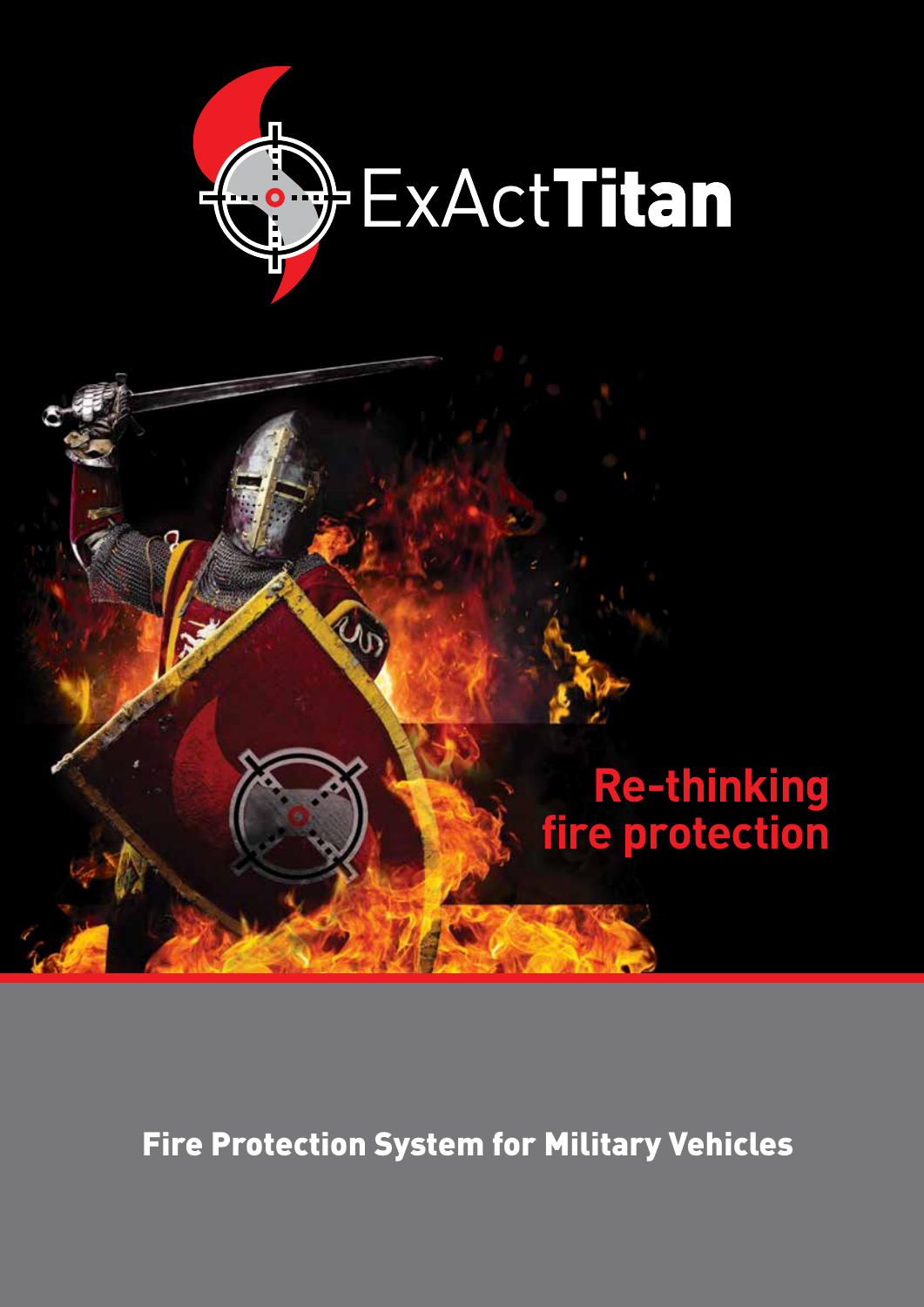

# ExAct Titan Fire Protection System

An integrated system protecting the crew and the vehicle



## **Control unit**

The ExAct Titan Control Unit coordinates and controls the operation of the components and communicates with vehicle systems.

A built-in UPS ensures power supply to the fire detection and fire extinguishing equipment during power failures.



#### **Flame detector**

The ultra-fast, intelligent ExAct Titan Flame Detector detects both flaming fires and explosions.

Explosive fires and armour penetrations are detected in less than 3ms.





#### **Alarm unit**

The ExAct Titan Alarm Unit provides the crew with the necessary alarm and emergency functions.

The device includes an alarm beacon, a sounder, a manual release button, and an emergency light (optional).

*'System operation is based on intelligent analysis of physical phenomena and situation-specific data.'*

*'The components are connected to the control unit in a loop form through an addressable CAN bus. Even if the cable loop is hit by a fragment, the system will continue to operate.'*

*'The fault-tolerant distributed architecture differentiates ExAct Titan from other fire protection systems currently available.'*

*'ExAct Titan uses human and eco-friendly fire extinguishing agents, enabling the crew to stay in the vehicle even when the extinguishant is released.'*

*'ExAct Titan system provides effective protection against all fire threats. At the same time, its modular structure offers cost savings through logistics, maintenance and training.'*

*'An effective fire protection system may cost less than 1% of the vehicle's total purchasing cost, but can protect it for its entire lifecycle.'*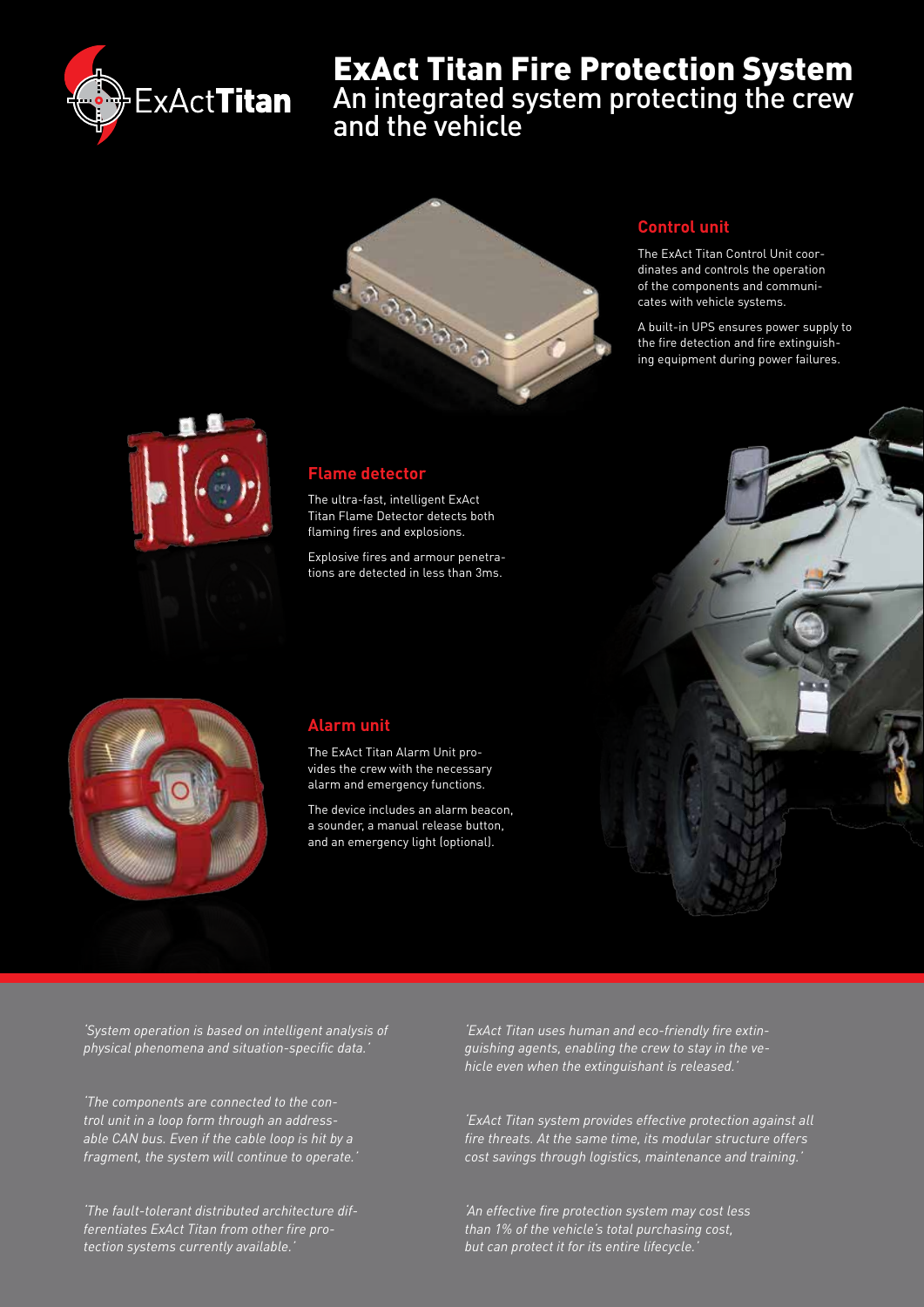

### **User interface unit**

The ExAct Titan User Interface Unit informs the user of system status and provides a means to control system operation.

The graphical user interface displays contextsensitive information and options.



# **Heat profile detector**

The uniquely designed ExAct Titan Heat Profile Detector senses abnormally high temperature rises caused by fires.

The component is ideal for the early detection of fires in confined spaces, such as engine compartments.

**Extinguishing cylinder**

The ExAct Titan Extinguishing Cylinder provides fast and reliable suppression of fires.

An explosive fire in the crew compartment is suppressed in even less than 120ms.

## **SYSTEM PERFORMANCE**

|                              | 0 to 4 extinguishing zones<br>up to 4 separate discharges per zone                                                                                      |
|------------------------------|---------------------------------------------------------------------------------------------------------------------------------------------------------|
| Maximum number of components | 32                                                                                                                                                      |
| <b>Explosion detection</b>   | Response time less than 3ms<br>• fuel tank explosions<br>· armour penetrations by anti-tank ammunition                                                  |
| Fire detection               | Response time a few seconds<br>• slow-growth fires                                                                                                      |
| <b>Explosion suppression</b> | Developing explosion suppressed in even less than 120ms                                                                                                 |
| Fire extinguishing           | Slow-growth fire extinguished in a few seconds<br>Discharge time can be extended to maintain the agent<br>concentration (e.g. engine compartment fires) |

Number of zones 0 to 4 detection zones